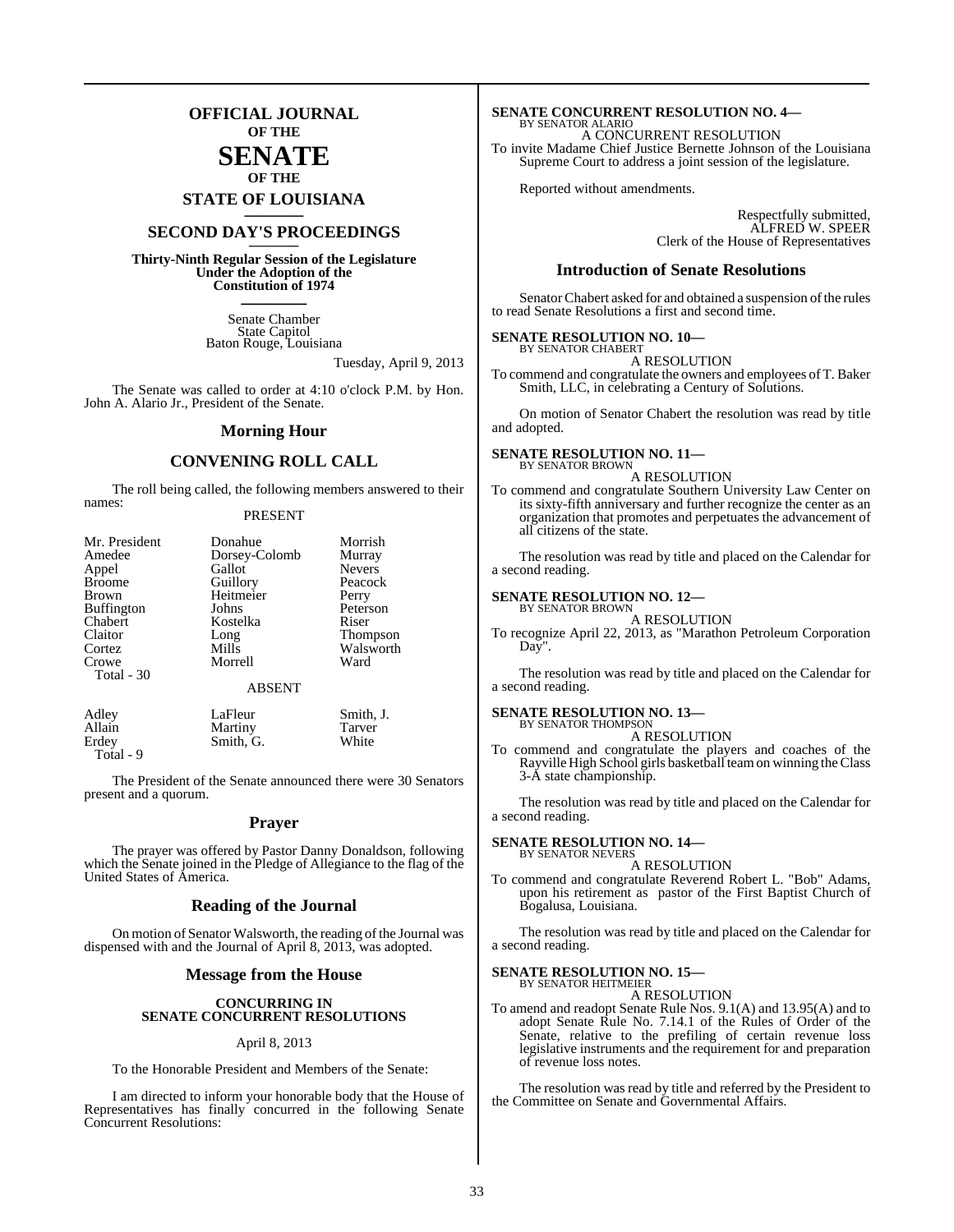### April 9, 2013

### **Senate Resolutions on Second Reading**

#### **SENATE RESOLUTION NO. 3—**

BY SENATOR THOMPSON A RESOLUTION

To designate May 1, 2013, as "FFA Day" at the legislature and to commend the state officers of FFA.

On motion of Senator Thompson the resolution was read by title and adopted.

**SENATE RESOLUTION NO. 4—** BY SENATORS THOMPSON, GALLOT, RISER AND WALSWORTH A RESOLUTION

To commend and congratulate the players, coaches and managers of the Carroll High School boys basketball team on winning the Class 3A state championship.

On motion of Senator Thompson the resolution was read by title and adopted.

#### **SENATE RESOLUTION NO. 6—** BY SENATOR BROOME

A RESOLUTION

To commend the Volunteer Louisiana Commission upon the celebration of its twentieth anniversary.

On motion of Senator Broome the resolution was read by title and adopted.

**SENATE RESOLUTION NO. 7—**<br>BY SENATORS PEACOCK, ADLEY, ALARIO, ALLAIN, AMEDEE, BROOME, BROWE, DROWE, DENETINGTON, CHABERT, CLAITOR,<br>CORTEZ, CROWE, DONAHUE, DORSEY-COLOMB, ERDEY, GALLOT,<br>GUILLORY, HEITMEIER, JOHNS, KOSTELKA

A RESOLUTION

To commend and congratulate Judge Carl E. Stewart of the United States Court of Appeals for the Fifth Circuit on becoming Chief Judge.

On motion of Senator Peacock the resolution was read by title and adopted.

#### **SENATE RESOLUTION NO. 8—**

BY SENATOR WALSWORTH A RESOLUTION

To designate April 10, 2013, as "YMCA Day in Louisiana".

On motion of Senator Walsworth the resolution wasread by title and adopted.

#### **SENATE RESOLUTION NO. 9—** BY SENATOR CLAITOR

A RESOLUTION

To express the sincere and heartfelt condolences of the Senate of the Legislature of Louisiana upon the death of Julie Barfield Hamilton of Baton Rouge, Louisiana.

On motion of Senator Claitor the resolution wasread by title and returned to the Calendar, subject to call.

#### **Senate Concurrent Resolutions on Second Reading**

## **SENATE CONCURRENT RESOLUTION NO. 13—** BY SENATOR KOSTELKA

A CONCURRENT RESOLUTION

To commend and congratulate Dr. Daniel D. "Dan" Reneau upon the occasion of his retirement as president of Louisiana Tech University and to recognize his numerous accomplishments and noteworthy contributions to his university, his community, and the state.

## **Page 2 SENATE 2nd DAY'S PROCEEDINGS**

The concurrent resolution was read by title. Senator Kostelka moved to adopt the Senate Concurrent Resolution.

### **ROLL CALL**

The roll was called with the following result:

#### YEAS

| Mr. President | Erdey     | <b>Nevers</b> |
|---------------|-----------|---------------|
| Adley         | Gallot    | Peacock       |
| Amedee        | Heitmeier | Perry         |
| <b>Broome</b> | Johns     | Peterson      |
| Buffington    | Kostelka  | Riser         |
| Chabert       | Long      | Thompson      |
| Claitor       | Mills     | Walsworth     |
| Cortez        | Morrell   | Ward          |
| Donahue       | Morrish   | White         |
| Dorsey-Colomb | Murray    |               |
| Total - 29    |           |               |
|               | NAYS      |               |
|               |           |               |

ABSENT

### Total - 0

Allain Guillory Smith, J.<br>
Appel LaFleur Tarver Appel LaFleur<br>Brown Martiny Brown Martiny<br>Crowe Smith, C Total - 10

The Chair declared the Senate adopted the Senate Concurrent Resolution and ordered it sent to the House.

Smith, G.

#### **Motion**

Senator Murray moved that the Senate proceed to the House of Representatives to meet in Joint Session.

#### **Joint Session of the Legislature**

The joint session of the legislature was called to order at 4:30 P.M. by the Honorable John A. Alario Jr., President of the Senate.

On motion of Senator Broome, the calling of the roll on the part of the Senate was dispensed with.

On motion of Representative Leger, the calling of the roll on the part of the House was dispensed with.

The President of the Senate introduced the Honorable Bernette Johnson, Chief Justice of the Louisiana Supreme Court, who addressed the joint session of the legislature.

On motion of Senator Broome, the Senate retired to its own chamber.

#### **After Joint Session**

#### **ROLL CALL**

The Senate was called to order by the President of the Senate with the following Senators present:

#### PRESENT

Appel Long<br>Broome Mills Broome Mills Smith, G.<br>Brown Morrell Thompson Buffington Morrish Ward<br>
Chabert Murray White Chabert

Mr. President Donahue Perry<br>Adley Kostelka Peterson Kostelka Peters<br>Long Riser Morrell Thompson<br>Morrish Ward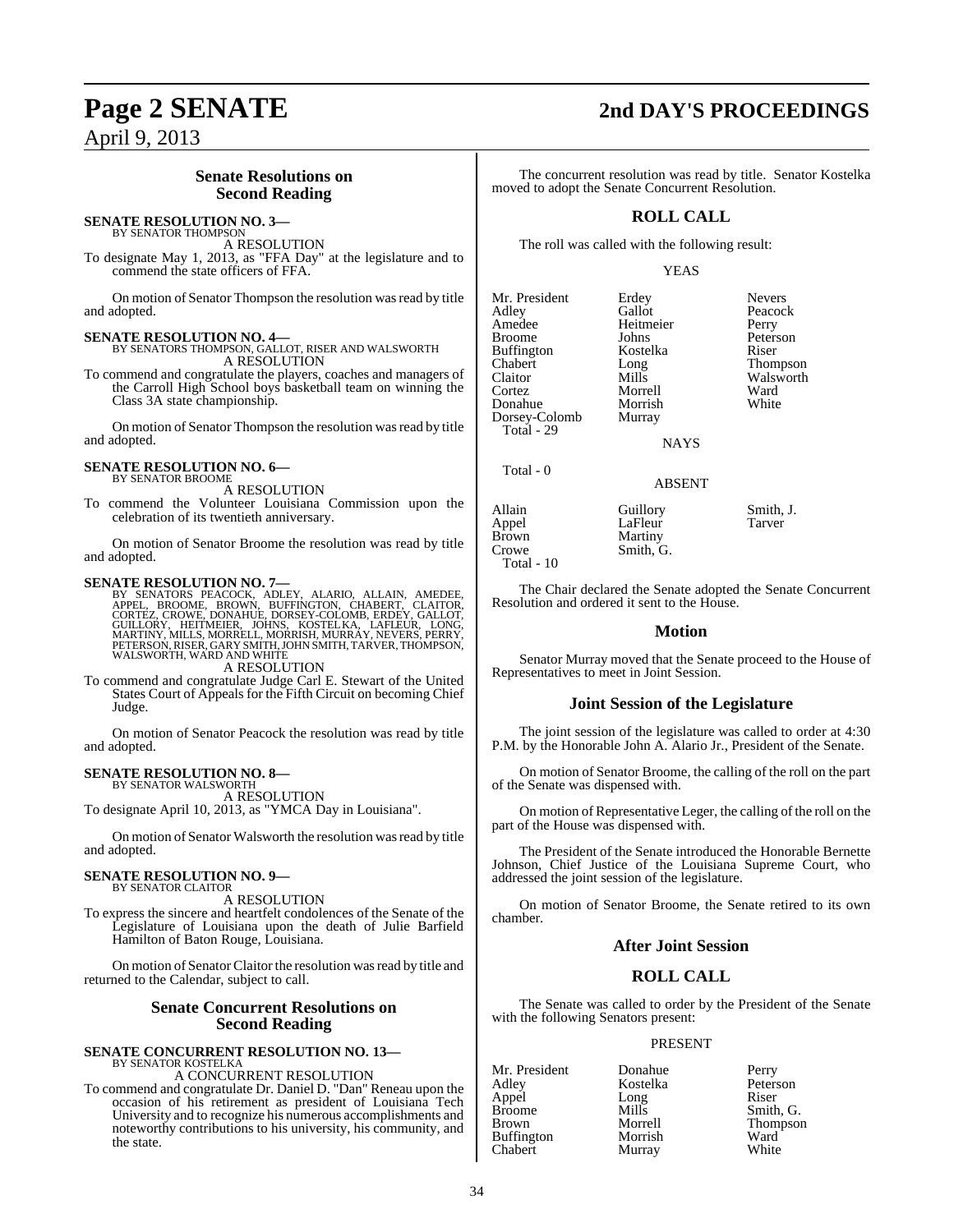## **2nd DAY'S PROCEEDINGS Page 3 SENATE**

Peacock

LaFleur

Claitor Nevers<br>Crowe Peacoc Total - 25

### ABSENT

Allain Gallot Martiny<br>Amedee Guillory Smith, J Amedee Guillory Smith, J.<br>
Cortez Heitmeier Tarver Dorsey-Colomb Johns<br>Erdey LaFlet Total - 14

Heitmeier Tarver<br>
Johns Walsworth

The President of the Senate announced there were 25 Senators present and a quorum.

#### **Senate Business Resumed After Joint Session**

#### **Senate Concurrent Resolutions on Second Reading, Resumed**

#### **SENATE CONCURRENT RESOLUTION NO. 14—** BY SENATOR CORTEZ A CONCURRENT RESOLUTION

To recognize May 2013 as Amyotrophic Lateral Sclerosis Awareness Month and to memorialize the Congress of the United States to enact legislation to provide additional funding for research in order to find a treatment and a cure for amyotrophic lateral sclerosis.

The resolution was read by title and referred by the President to the Committee on Health and Welfare.

#### **SENATE CONCURRENT RESOLUTION NO. 16—** BY SENATOR DORSEY-COLOMB A CONCURRENT RESOLUTION

To commend the PublicAdministration Institute Student Association (PAISA) at Louisiana State University and to recognize April 13, 2013, as the fifteenth annual PAISA Day in the state of Louisiana.

The concurrent resolution was read by title. Senator Broome moved to adopt the Senate Concurrent Resolution.

#### **ROLL CALL**

The roll was called with the following result:

#### YEAS

| Mr. President     | Donahue       | Perry     |
|-------------------|---------------|-----------|
| Adley             | Kostelka      | Peterson  |
| Appel             | Long          | Riser     |
| <b>Broome</b>     | Mills         | Smith, G. |
| <b>Brown</b>      | Morrell       | Thompson  |
| <b>Buffington</b> | Morrish       | Ward      |
| Chabert           | Murray        | White     |
| Claitor           | <b>Nevers</b> |           |
| Crowe             | Peacock       |           |
| Total - 25        |               |           |
|                   | <b>NAYS</b>   |           |
|                   |               |           |

#### ABSENT

| Allain<br>Amedee | Gallot                | Martiny<br>Smith, J. |
|------------------|-----------------------|----------------------|
| Cortez           | Guillory<br>Heitmeier | Tarver               |
| Dorsey-Colomb    | Johns                 | Walsworth            |
| Erdey            | LaFleur               |                      |
| $T = 11$         |                       |                      |

Total - 14

Total - 0

The Chair declared the Senate adopted the Senate Concurrent Resolution and ordered it sent to the House.

### **Message from the House**

#### **ASKING CONCURRENCE IN HOUSE CONCURRENT RESOLUTIONS**

April 8, 2013

To the Honorable President and Members of the Senate:

I am directed to inform your honorable body that the House of Representatives has finally passed and asks your concurrence in the following House Concurrent Resolutions:

| <b>HCR NO. 26</b> | <b>HCR NO. 27</b> | <b>HCR NO. 28</b> |
|-------------------|-------------------|-------------------|
| <b>HCR NO. 31</b> | <b>HCR NO. 33</b> | <b>HCR NO. 35</b> |

HCR NO. 36

Respectfully submitted, ALFRED W. SPEER Clerk of the House of Representatives

April 9, 2013

#### **House Concurrent Resolutions**

Senator Broome asked for and obtained a suspension of the rules to read House Concurrent Resolutions a first and second time.

#### **HOUSE CONCURRENT RESOLUTION NO. 26—**

BY REPRESENTATIVE MORENO A CONCURRENT RESOLUTION To recognize Saturday, May 4, 2013, as Lemonade Day Louisiana.

The resolution was read by title and placed on the Calendar for a second reading.

#### **HOUSE CONCURRENT RESOLUTION NO. 27—** BY REPRESENTATIVE LEGER

A CONCURRENT RESOLUTION To commend the John D. and Catherine T. MacArthur Foundation for its efforts in establishing successful and replicable models of juvenile justice reform in Louisiana.

The resolution was read by title and placed on the Calendar for a second reading.

### **HOUSE CONCURRENT RESOLUTION NO. 28—** BY REPRESENTATIVE LEGER

A CONCURRENT RESOLUTION

To commend Irene Olivia Reed upon the celebration of her one hundred fifth birthday.

The resolution was read by title and placed on the Calendar for a second reading.

## **HOUSE CONCURRENT RESOLUTION NO. 31—** BY REPRESENTATIVE CARTER

A CONCURRENT RESOLUTION

To express sincere and heartfelt condolences upon the death of former state representative Kevin P. Reilly, Sr., of Baton Rouge.

The resolution was read by title and placed on the Calendar for a second reading.

### **HOUSE CONCURRENT RESOLUTION NO. 33—** BY REPRESENTATIVE HUVAL AND SENATOR MILLS A CONCURRENT RESOLUTION

To commend Ray Pellerin for his outstanding accomplishments and significant contributions to his community and to express appreciation for the pride he brings to his family, friends and colleagues, the Acadiana community, and the state of Louisiana.

The resolution was read by title and placed on the Calendar for a second reading.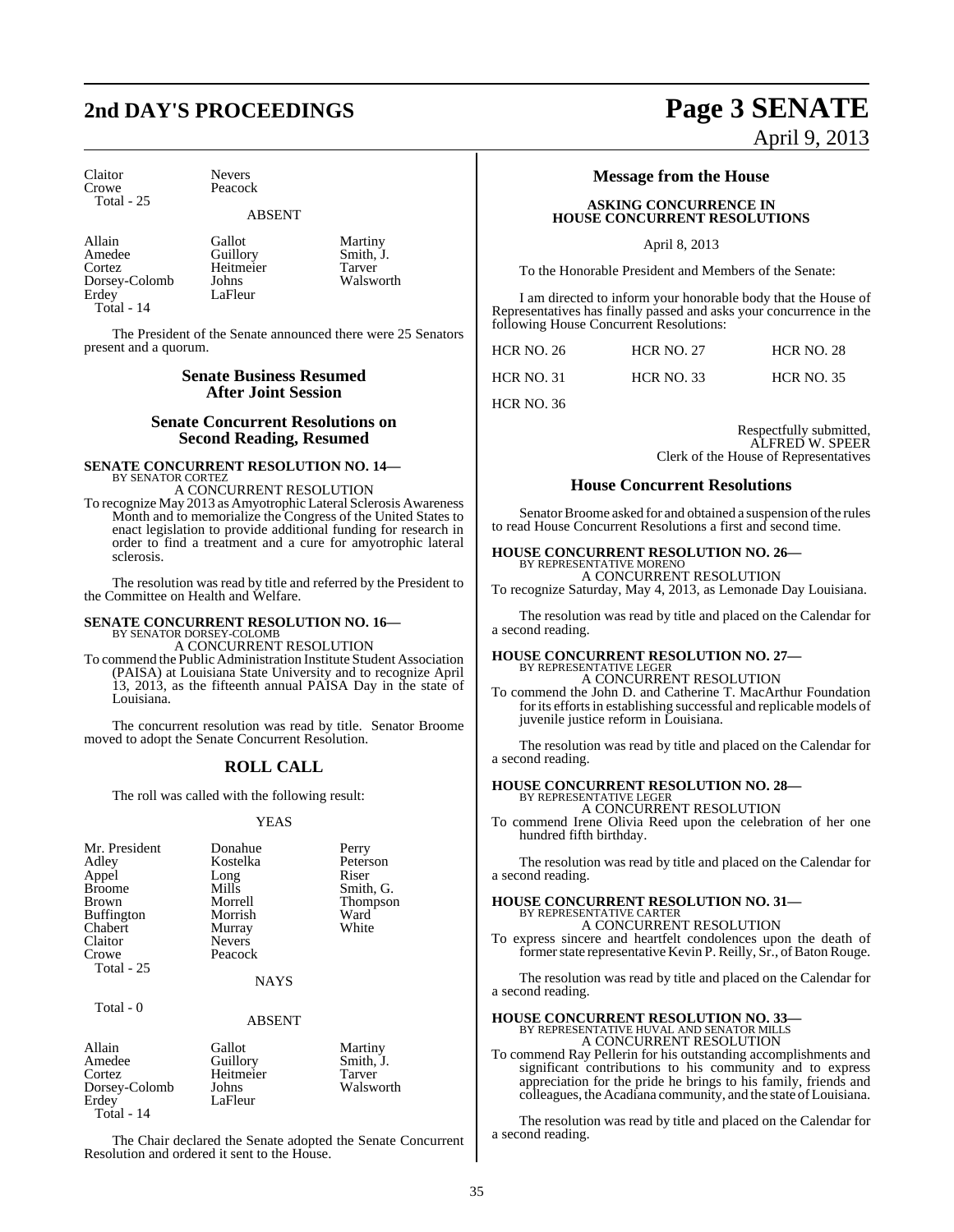## **Page 4 SENATE 2nd DAY'S PROCEEDINGS**

### April 9, 2013

#### **HOUSE CONCURRENT RESOLUTION NO. 35—**

BY REPRESENTATIVE PIERRE A CONCURRENT RESOLUTION

To commend the Ragin' Cajuns of the University of Louisiana at Lafayette upon winning their second consecutive New Orleans Bowl.

The resolution was read by title and placed on the Calendar for a second reading.

**HOUSE CONCURRENT RESOLUTION NO. 36—**<br>BY REPRESENTATIVES ST. GERMAIN, BARROW, KATRINA JACKSON,<br>MORENO, NORTON, SMITH, AND THIERRY AND SENATORS BROOME, DORSEY-COLOMB, AND PETERSON A CONCURRENT RESOLUTION

To recognize Tuesday, April 9, 2013, as Equal Pay Day in Louisiana.

The resolution was read by title. Senator Peterson moved to concur in the House Concurrent Resolution.

#### **ROLL CALL**

The roll was called with the following result:

#### YEAS

| Mr. President     | Crowe         | Murray        |
|-------------------|---------------|---------------|
| Adley             | Dorsey-Colomb | <b>Nevers</b> |
| Appel             | Erdey         | Peacock       |
| <b>Broome</b>     | Long          | Peterson      |
| <b>Brown</b>      | Mills         | Smith, G.     |
| <b>Buffington</b> | Morrell       | Thompson      |
| Chabert           | Morrish       | Ward          |
| Total - 21        |               |               |
|                   | <b>NAYS</b>   |               |
| Total - 0         |               |               |
|                   | <b>ABSENT</b> |               |

| Allain     | Guillory  | Perry     |
|------------|-----------|-----------|
| Amedee     | Heitmeier | Riser     |
| Claitor    | Johns     | Smith, J. |
| Cortez     | Kostelka  | Tarver    |
| Donahue    | LaFleur   | Walsworth |
| Gallot     | Martiny   | White     |
| Total - 18 |           |           |

The Chair declared the Senate concurred in the House Concurrent Resolution and ordered it returned to the House.

#### **House Concurrent Resolutions on Second Reading**

### **HOUSE CONCURRENT RESOLUTION NO. 11—** BY REPRESENTATIVE ROBIDEAUX

A CONCURRENT RESOLUTION

To recognize April 10, 2013, as Human Resource Management Day in Louisiana and to commend the members of the Louisiana Society for Human Resource Management.

On motion of Senator Broome the resolution was read by title and returned to the Calendar, subject to call.

HOUSE CONCURRENT RESOLUTION NO. 19—<br>BY REPRESENTATIVES SHADOIN, ABRAMSON, ADAMS, ANDERS, ARMES, ARNOLD, BADON, BARRAS, BARROW, BERTHELOT, BILLIOT, STUART BISHOP, WESLEY BISHOP, BROADWATER, BROSSETT, BROWN, BURFORD, HENRY B

RITCHIE, ROBIDEAUX, SCHEXNAYDER, SCHRODER, SEABAUGH,<br>SIMON,SMITH,ST. GERMAIN,STOKES,TALBOT,THIBAUT,THIERRY,<br>THOMPSON, WHITNEY, ALFRED WILLIAMS, PATRICK WILLIAMS,<br>AND WILLMOTT

#### A CONCURRENT RESOLUTION

To express sincere and heartfelt condolences upon the death of former state representative Laurice Dean "Buddy" Napper of Ruston.

The resolution was read by title. Senator Kostelka moved to concur in the House Concurrent Resolution.

#### **ROLL CALL**

The roll was called with the following result:

#### YEAS

Mr. President Dorsey-Colomb Perry<br>Adley Erdey Peters Adley Erdey Peterson Appel Kostelka<br>Broome Long Brown Mills Thompson<br>Buffington Morrell Ward Buffington Morrell Ward<br>
Chabert Morrish White Chabert Morrish<br>Crowe Nevers Donahue Total - 25 Total - 0

Nevers<br>Peacock

Long Smith, G.<br>Mills Thompson

## **NAYS**

ABSENT

| Allain<br>Amedee<br>Claitor    | Guillory<br>Heitmeier<br>Johns | Murray<br>Smith, J.<br><b>Tarver</b> |
|--------------------------------|--------------------------------|--------------------------------------|
| Cortez<br>Gallot<br>Total - 14 | LaFleur<br>Martiny             | Walsworth                            |
|                                |                                |                                      |

The Chair declared the Senate concurred in the House Concurrent Resolution and ordered it returned to the House.

#### **HOUSE CONCURRENT RESOLUTION NO. 24—** BY REPRESENTATIVE PUGH

A CONCURRENT RESOLUTION

To recognize Tuesday, April 9, 2013, as Ponchatoula Strawberry Festival Day.

The resolution was read by title. Senator Donahue moved to concur in the House Concurrent Resolution.

#### **ROLL CALL**

The roll was called with the following result:

#### YEAS

ABSENT

| Mr. President                 | Donahue                           | Murray        |
|-------------------------------|-----------------------------------|---------------|
| Adley                         | Dorsey-Colomb                     | <b>Nevers</b> |
| Appel                         | Erdey                             | Peacock       |
| Broome                        | Guillory                          | Perry         |
| Brown                         | Kostelka                          | Riser         |
| Cortez<br>Crowe<br>Total - 27 | Morrell<br>Morrish<br><b>NAYS</b> | Ward<br>White |

Total - 0

Allain Heitmeier Peterson Amedee Johns Smith, J.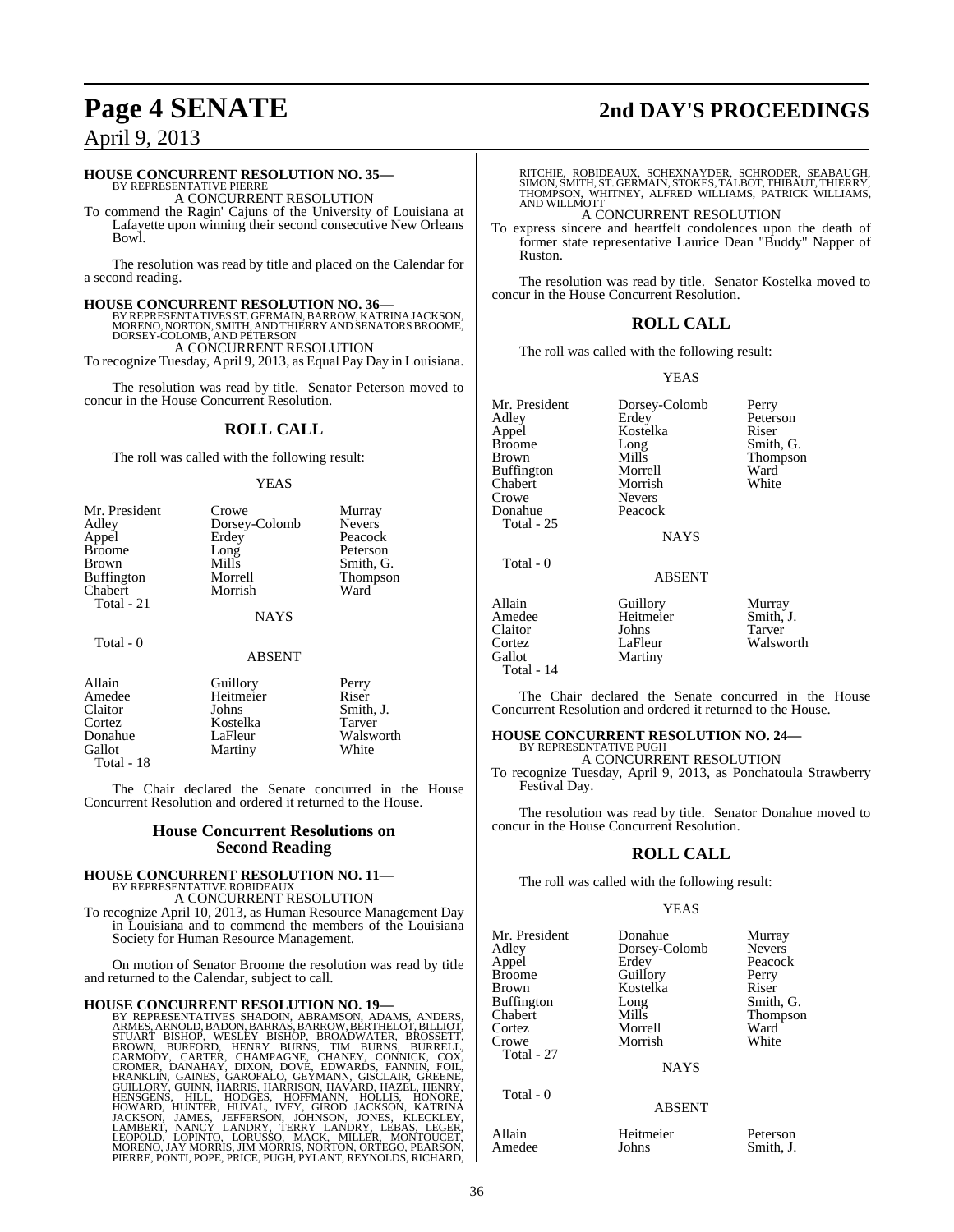## **2nd DAY'S PROCEEDINGS Page 5 SENATE**

# April 9, 2013

Claitor LaFleur Tarver<br>Gallot Martiny Walsw Total - 12

Total - 0

Walsworth

The Chair declared the Senate concurred in the House Concurrent Resolution and ordered it returned to the House.

#### **HOUSE CONCURRENT RESOLUTION NO. 25—** BY REPRESENTATIVE PUGH

A CONCURRENT RESOLUTION

To recognize Thursday, May 9, 2013, as Elmer's Candy Day in the state of Louisiana.

The resolution was read by title. Senator Donahue moved to concur in the House Concurrent Resolution.

### **ROLL CALL**

The roll was called with the following result:

#### YEAS

| Mr. President     | Donahue       | <b>Nevers</b> |
|-------------------|---------------|---------------|
| Adley             | Dorsey-Colomb | Peacock       |
| Appel             | Erdey         | Perry         |
| <b>Broome</b>     | Guillory      | Peterson      |
| <b>Brown</b>      | Kostelka      | Riser         |
| <b>Buffington</b> | Long          | Smith, G.     |
| Chabert           | Mills         | Thompson      |
| Claitor           | Morrell       | Ward          |
| Cortez            | Morrish       | White         |
| Crowe             | Murray        |               |
| Total - 29        |               |               |
|                   | <b>NAYS</b>   |               |

#### ABSENT

| Allain     | Johns     | Tarver    |
|------------|-----------|-----------|
| Amedee     | LaFleur   | Walsworth |
| Gallot     | Martiny   |           |
| Heitmeier  | Smith. J. |           |
| Total - 10 |           |           |

The Chair declared the Senate concurred in the House Concurrent Resolution and ordered it returned to the House.

#### **Reports of Committees**

The following reports of committees were received and read:

#### **REPORT OF COMMITTEE ON**

#### **FINANCE**

Senator Jack Donahue, Chairman on behalf of the Committee on Finance, submitted the following report:

#### April 9, 2013

To the President and Members of the Senate:

I am directed by your Committee on Finance to submit the following report:

### **SENATE BILL NO. 124—** BY SENATOR MURRAY

AN ACT

To amend and reenact R.S. 13:1377(A) and 1381.4(A)(2), relative to courts and judicial procedure; to provide relative to theCriminal District Court for the Parish of Orleans; to provide relative to the imposition of certain fees and court costs; to increase certain amounts; and to provide for related matters.

Reported favorably.

**SENATE BILL NO. 155—** BY SENATOR MURRAY

AN ACT To amend and reenact R.S. 13:126, relative to courts and judicial procedure; to provide relative to the Louisiana Supreme Court; to provide for the imposition of certain chargeable fees and costs; to provide for the increase of certain fees; and to provide for related matters.

Reported favorably.

Respectfully submitted, JACK DONAHUE Chairman

#### **Rules Suspended**

Senator Donahue asked for and obtained a suspension of the rules to revert to:

#### **Introduction of Senate Resolutions**

Senator Murray asked for and obtained a suspension of the rules to read Senate Resolutions a first and second time.

### **SENATE RESOLUTION NO. 16—**

BY SENATOR ALARIO A RESOLUTION

To amend and readopt Senate Rule 13.1(C) of the Rules of Order of the Senate relative to interim membership of standing committees, to provide for the powers and duties of interim members appointed to certain statutory committees by virtue of their appointment to interim membership of a standing committee.

On motion of Senator Murray the resolution was read by title and adopted.

#### **ATTENDANCE ROLL CALL**

#### PRESENT

| Mr. President<br>Adley<br>Amedee<br>Appel<br><b>Broome</b><br><b>Brown</b><br><b>Buffington</b><br>Chabert<br>Claitor<br>Cortez<br>Crowe<br>Donahue<br>Total - 34 | Dorsey-Colomb<br>Erdey<br>Gallot<br>Guillory<br>Heitmeier<br>Johns<br>Kostelka<br>Long<br>Mills<br>Morrell<br>Morrish<br>Murray | <b>Nevers</b><br>Peacock<br>Perry<br>Peterson<br>Riser<br>Smith, G.<br>Thompson<br>Walsworth<br>Ward<br>White |
|-------------------------------------------------------------------------------------------------------------------------------------------------------------------|---------------------------------------------------------------------------------------------------------------------------------|---------------------------------------------------------------------------------------------------------------|
|                                                                                                                                                                   | <b>ABSENT</b>                                                                                                                   |                                                                                                               |
| Allain<br>LaFleur<br>Total - 5                                                                                                                                    | Martiny<br>Smith, J.                                                                                                            | Tarver                                                                                                        |

#### **Leaves of Absence**

The following leaves of absence were asked for and granted:

| Allain     | 1 Day | LaFleur | 1 Day |
|------------|-------|---------|-------|
| Martiny    | 1 Day | Tarver  | 1 Day |
| John Smith | 1 Day |         |       |